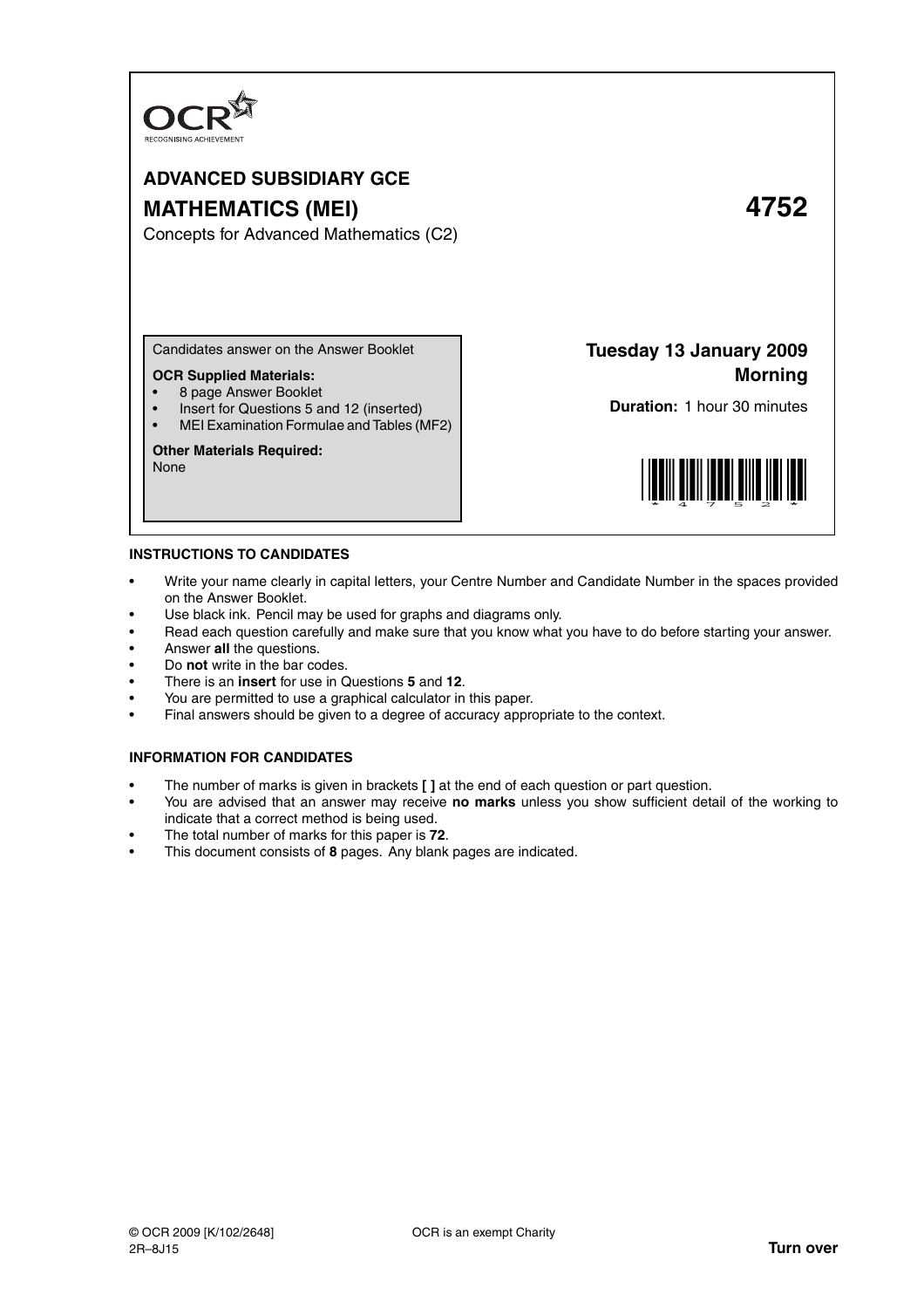## **Section A** (36 marks)

1 Find 
$$
\int (20x^4 + 6x^{-\frac{3}{2}}) dx
$$
. [4]

**2** Fig. 2 shows the coordinates at certain points on a curve.



Use the trapezium rule with 6 strips to calculate an estimate of the area of the region bounded by this curve and the axes. **[4]**

3 Find 
$$
\sum_{k=1}^{5} \frac{1}{1+k}
$$
. [2]

4 Solve the equation  $\sin 2x = -0.5$  for  $0° < x < 180°$ . . **[3]**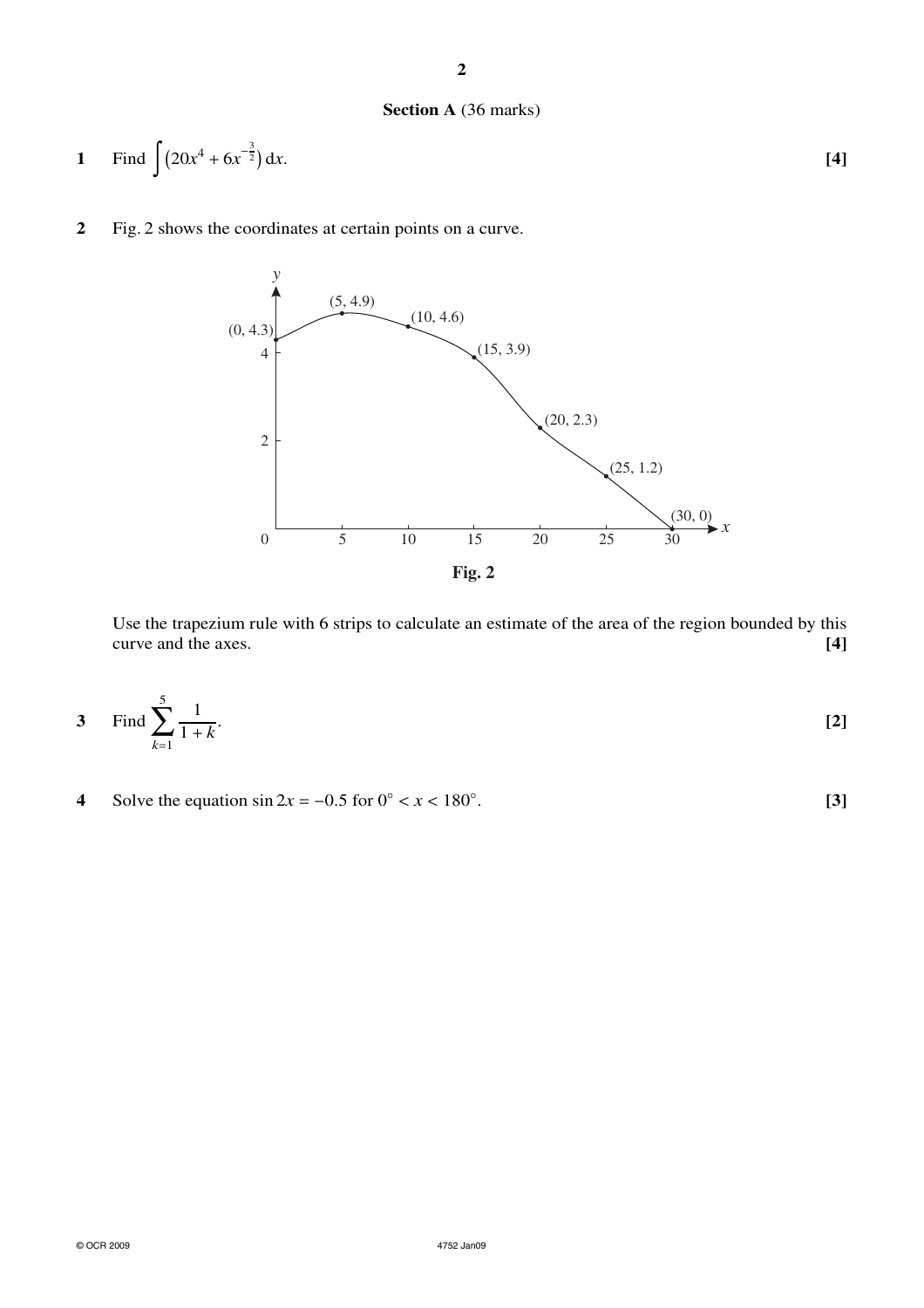# **5 Answer this question on the insert provided.**

Fig. 5 shows the graph of  $y = f(x)$ .





**On the insert**, draw the graph of

(i) 
$$
y = f(x-2)
$$
, [2]

(ii) 
$$
y = 3f(x)
$$
. [2]

**6** An arithmetic progression has first term 7 and third term 12.

- **(i)** Find the 20th term of this progression. **[2]**
- **(ii)** Find the sum of the 21st to the 50th terms inclusive of this progression. **[3]**
- **7** Differentiate  $4x^2 + \frac{1}{x}$  $\frac{1}{x}$  and hence find the *x*-coordinate of the stationary point of the curve  $y = 4x^2 + \frac{1}{x}$  $\frac{1}{x}$ . **[5]**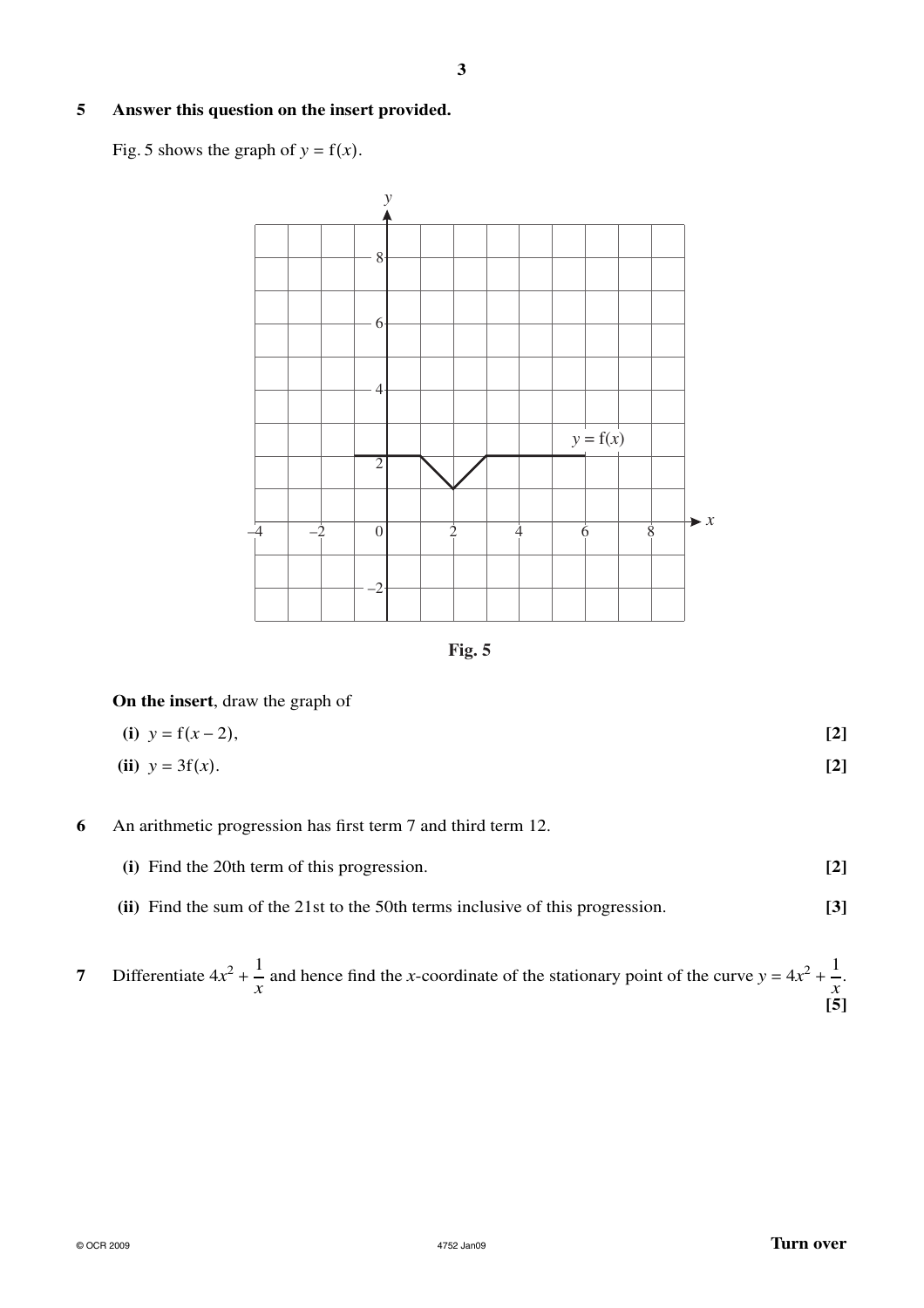**8** The terms of a sequence are given by

$$
u_1 = 192,
$$
  

$$
u_{n+1} = -\frac{1}{2}u_n.
$$

- **(i)** Find the third term of this sequence and state what type of sequence it is. **[2]**
- (ii) Show that the series  $u_1 + u_2 + u_3 + \dots$  converges and find its sum to infinity. [3]
- **9 (i)** State the value of log *a a*. **[1]**
	- (ii) Express each of the following in terms of  $\log_a x$ .
		- (*A*)  $\log_a x^3 + \log_a$ √  $\overline{x}$  [2]

$$
(B) \quad \log_a \frac{1}{x} \tag{1}
$$

### **Section B** (36 marks)

**10** Fig. 10 shows a sketch of the graph of  $y = 7x - x^2 - 6$ .





(i) Find  $\frac{dy}{dx}$  and hence find the equation of the tangent to the curve at the point on the curve where  $x = 2$ .

Show that this tangent crosses the *x*-axis where  $x = \frac{2}{3}$ 3 . **[6]**

(ii) Show that the curve crosses the *x*-axis where  $x = 1$  and find the *x*-coordinate of the other point of intersection of the curve with the *x*-axis. **[2]**

(iii) Find 
$$
\int_1^2 (7x - x^2 - 6) dx
$$
.

Hence find the area of the region bounded by the curve, the tangent and the *x*-axis, shown shaded on Fig. 10. **[5]**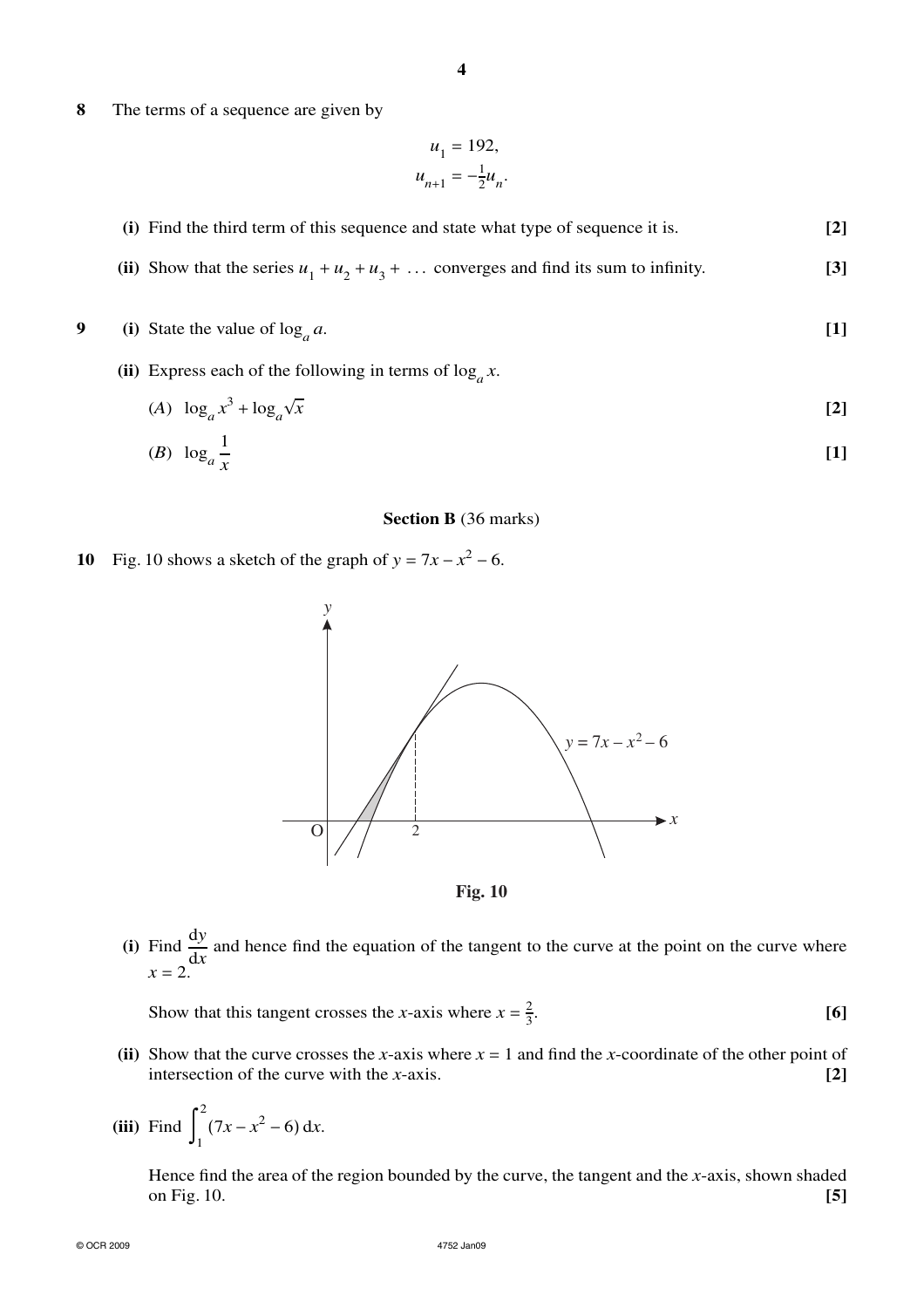



**Fig. 11.1**

Fig. 11.1 shows the surface ABCD of a TV presenter's desk. AB and CD are arcs of circles with centre O and sector angle 2.5 radians.  $OC = 60$  cm and  $OB = 140$  cm.

- (*A*) Calculate the length of the arc CD. **[2]**
- (*B*) Calculate the area of the surface ABCD of the desk. **[4]**
- **(ii)** The TV presenter is at point P, shown in Fig. 11.2. A TV camera can move along the track EF, which is of length 3.5 m.



**Fig. 11.2**

When the camera is at E, the TV presenter is 1.6 m away. When the camera is at F, the TV presenter is 2.8 m away.

- (*A*) Calculate, in degrees, the size of angle EFP. **[3]**
- (*B*) Calculate the shortest possible distance between the camera and the TV presenter. **[2]**

## **[Question 12 is printed overleaf.]**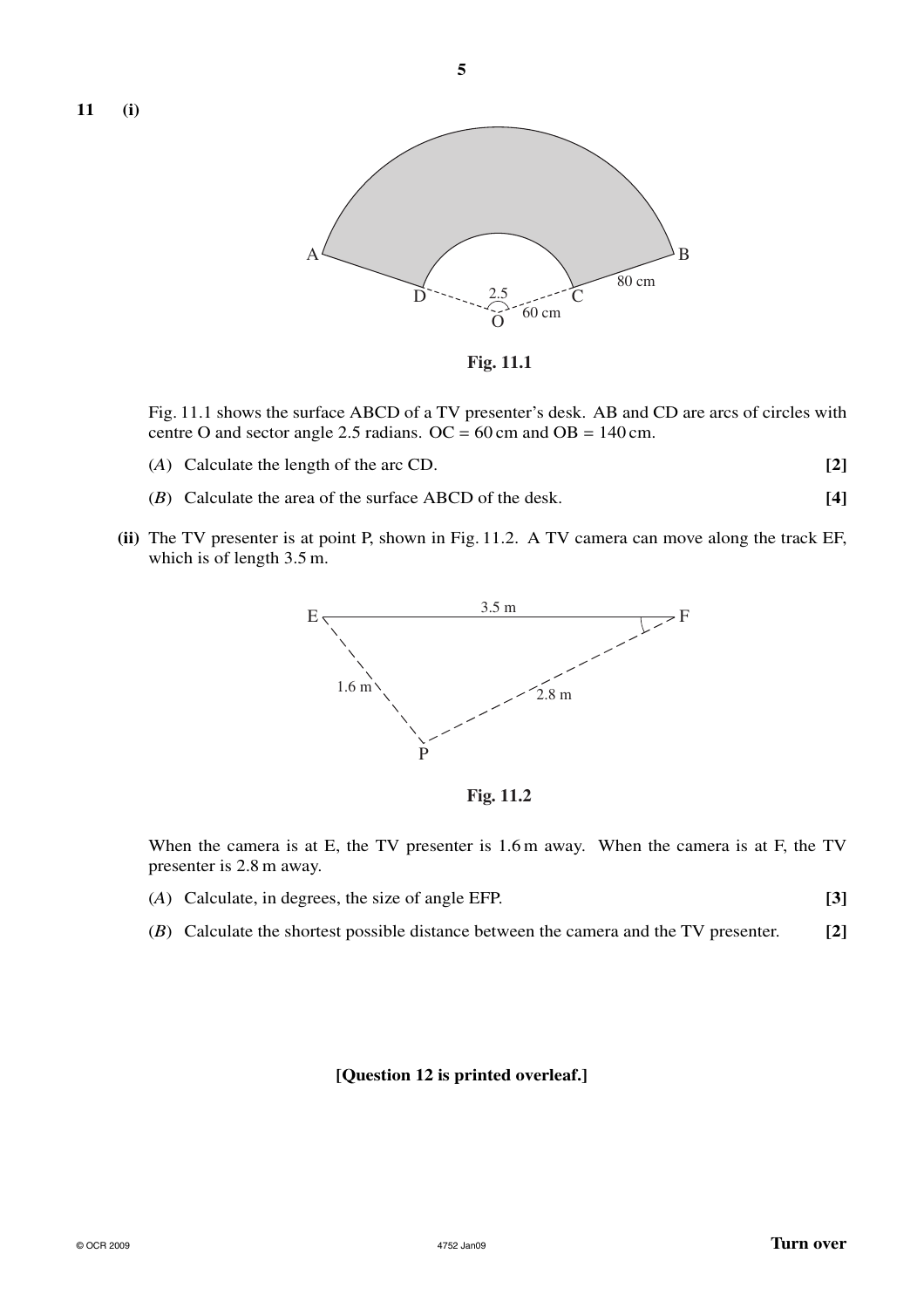## **12 Answer part (ii) of this question on the insert provided.**

The proposal for a major building project was accepted, but actual construction was delayed. Each year a new estimate of the cost was made. The table shows the estimated cost, £*y* million, of the project *t* years after the project was first accepted.

| Years after proposal accepted $(t)$ |  |                             |  |
|-------------------------------------|--|-----------------------------|--|
| $\cos(\pounds y)$ million           |  | 250   300   360   440   530 |  |

The relationship between *y* and *t* is modelled by  $y = ab^t$ , where *a* and *b* are constants.

**(i)** Show that  $y = ab^t$  may be written as

$$
\log_{10} y = \log_{10} a + t \log_{10} b.
$$
 [2]

- (ii) On the insert, complete the table and plot  $\log_{10} y$  against *t*, drawing by eye a line of best fit. [3]
- **(iii)** Use your graph and the results of part **(i)** to find the values of  $\log_{10} a$  and  $\log_{10} b$  and hence *a* and *b*. and *b*.  $[4]$
- **(iv)** According to this model, what was the estimated cost of the project when it was first accepted? **[1]**
- **(v)** Find the value of *t* given by this model when the estimated cost is £1000 million. Give your answer rounded to 1 decimal place. **[2]**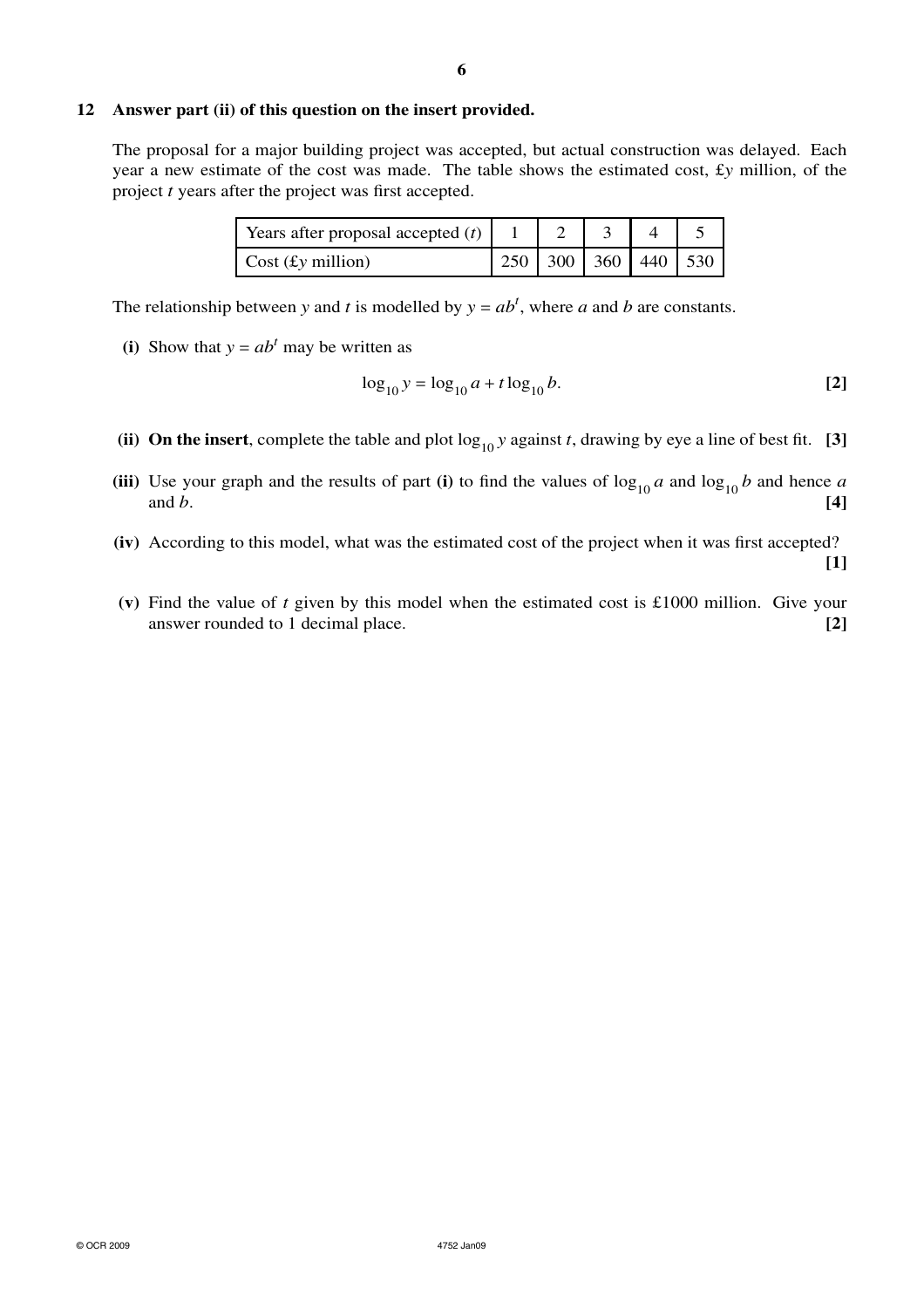# **BLANK PAGE**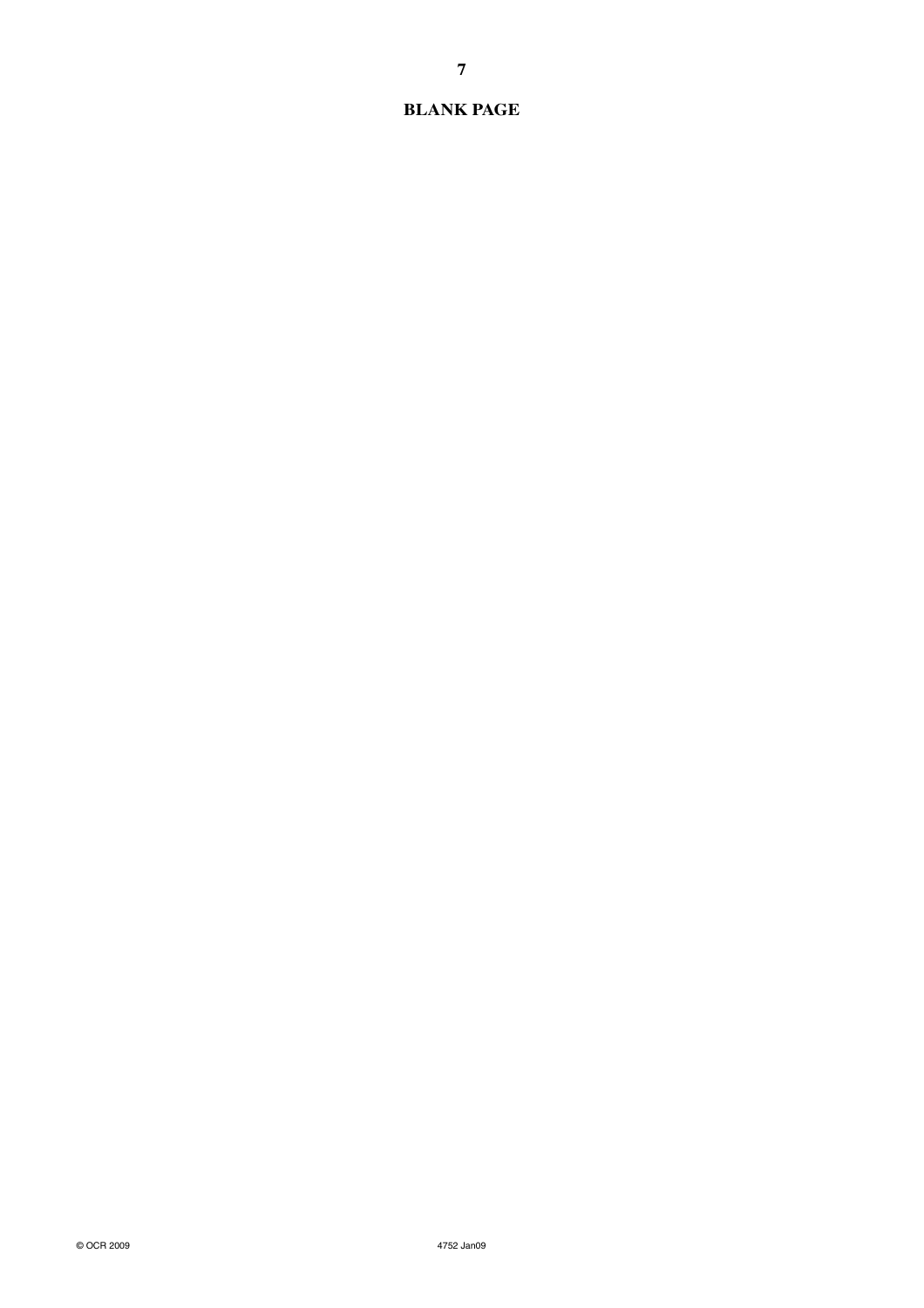

Permission to reproduce items where third-party owned material protected by copyright is included has been sought and cleared where possible. Every reasonable effort has been made by the publisher (OCR) to trace copyright holders, but if any items requiring clearance have unwittingly been included, the publisher will be pleased to make amends at the earliest possible opportunity.

**8**

OCR is part of the Cambridge Assessment Group. Cambridge Assessment is the brand name of University of Cambridge Local Examinations Syndicate (UCLES), which is itself a department of the University of Cambridge.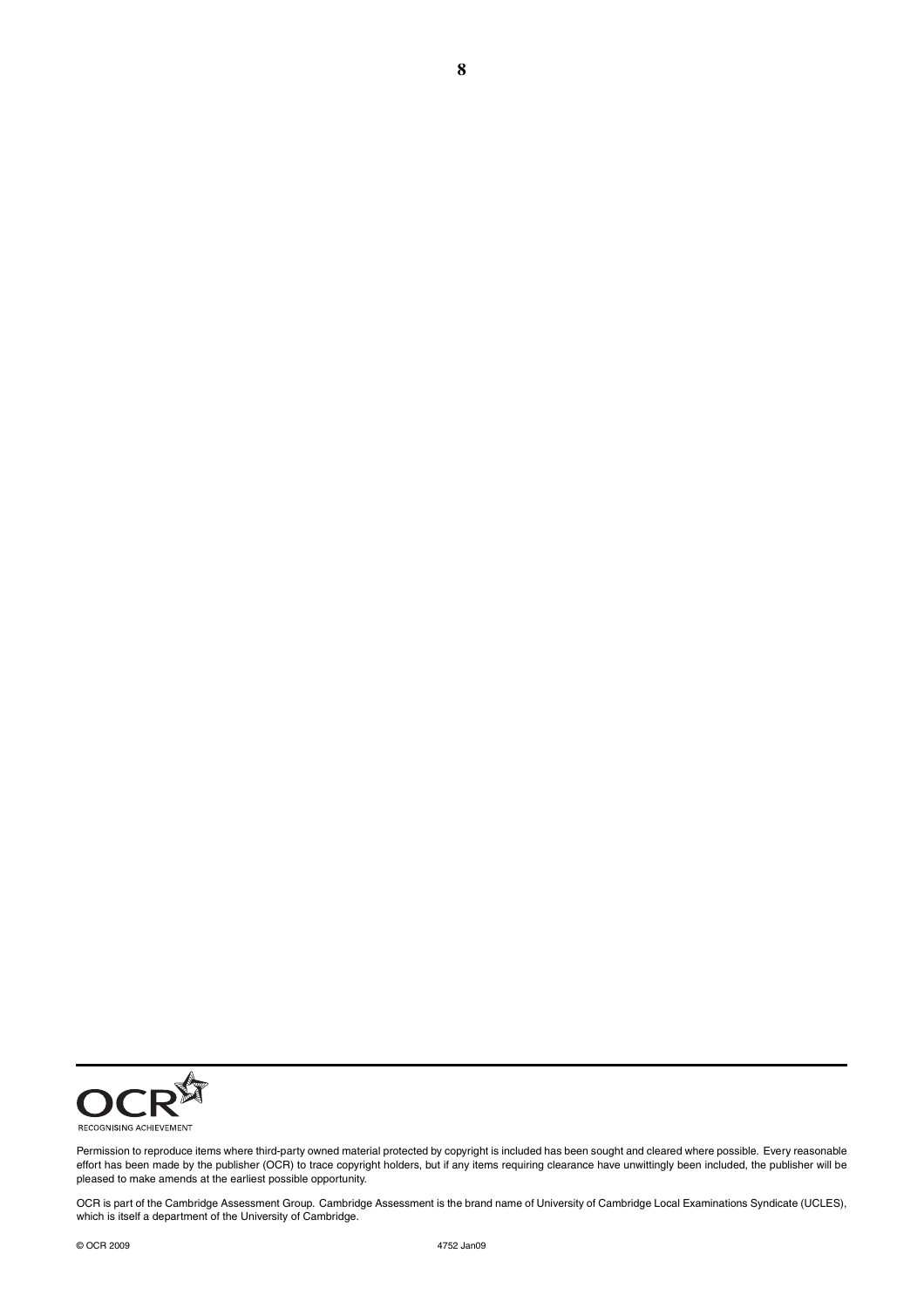

# **ADVANCED SUBSIDIARY GCE MATHEMATICS (MEI) 4752**

Concepts for Advanced Mathematics (C2) INSERT for Questions 5 and 12

# **Tuesday 13 January 2009 Morning**

**Duration:** 1 hour 30 minutes



| Candidate<br>Forename |  |  |  |  |  | Candidate<br>Surname    |  |  |  |  |  |
|-----------------------|--|--|--|--|--|-------------------------|--|--|--|--|--|
| Centre Number         |  |  |  |  |  | <b>Candidate Number</b> |  |  |  |  |  |

### **INSTRUCTIONS TO CANDIDATES**

- Write your name clearly in capital letters, your Centre Number and Candidate Number in the boxes above.
- Use black ink. Pencil may be used for graphs and diagrams only.
- This insert should be used to answer Question **5** and Question **12** part **(ii)**.
- Write your answers to Question **5** and Question **12** part **(ii)** in the spaces provided in this insert, and **attach it to your Answer Booklet**.

### **INFORMATION FOR CANDIDATES**

• This document consists of **4** pages. Any blank pages are indicated.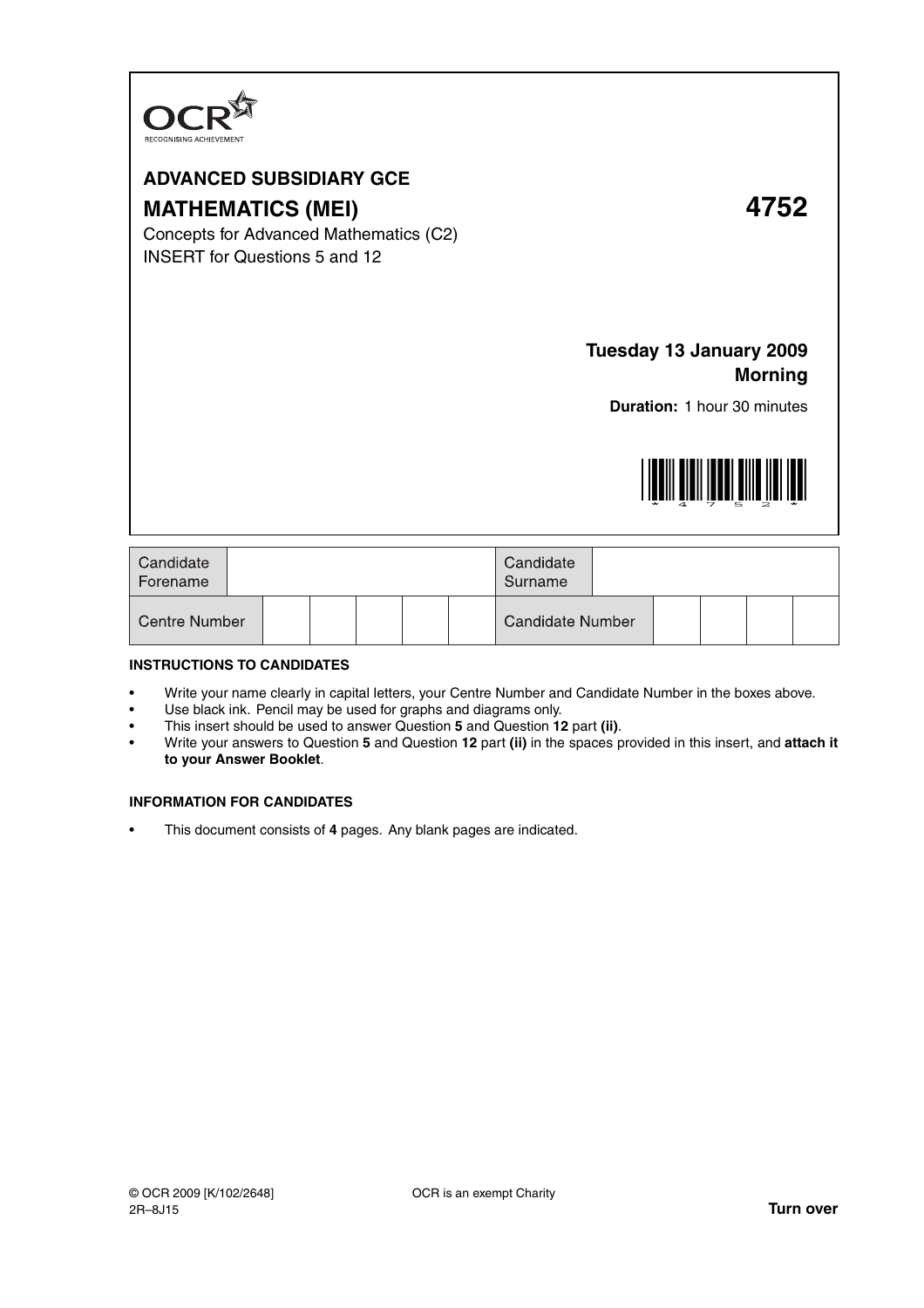# **5** (i)  $y = f(x-2)$





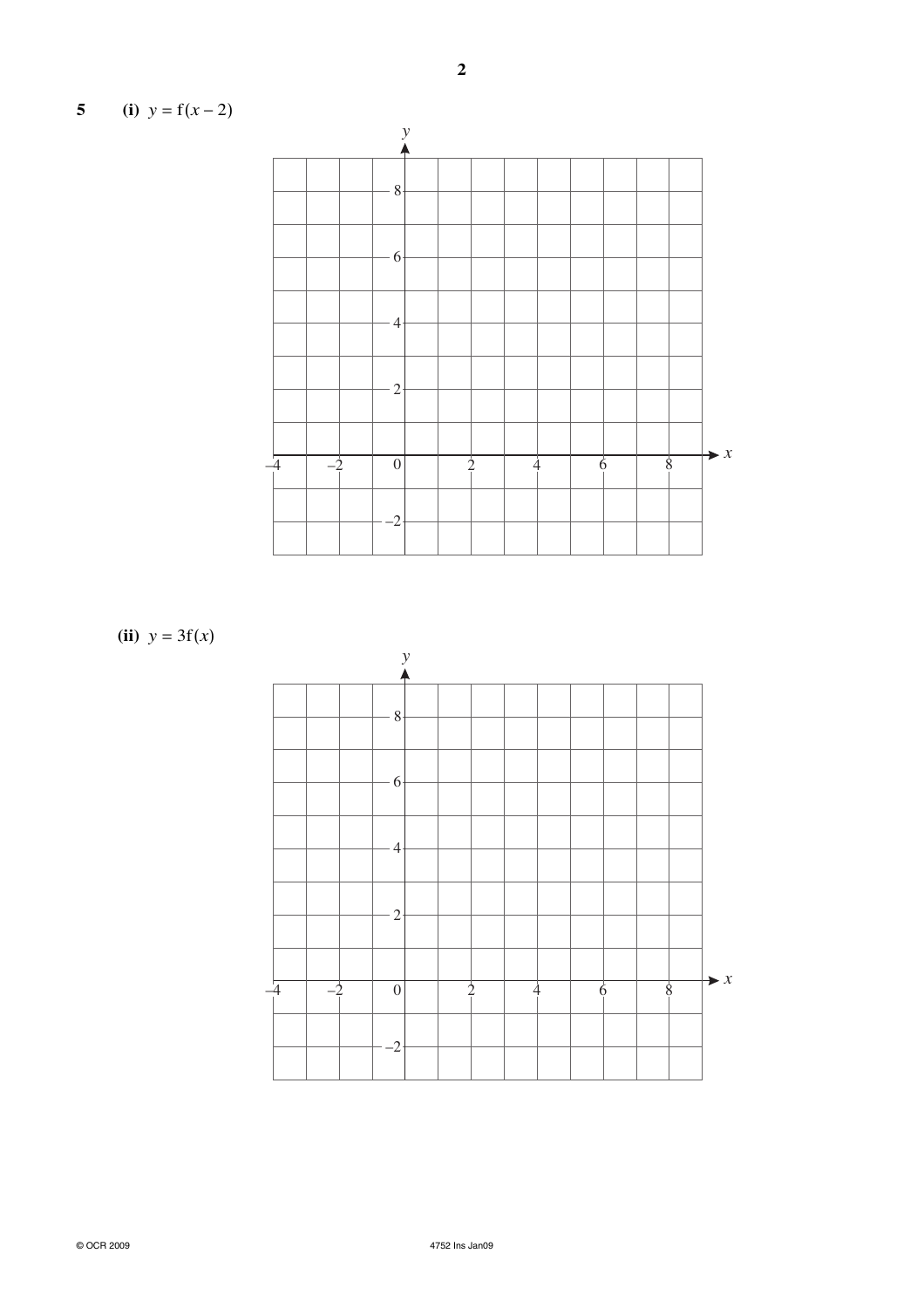**12 (ii)**

| Years after proposal accepted $(t)$ |       |     |     |     |     |
|-------------------------------------|-------|-----|-----|-----|-----|
| Cost (fy million)                   | 250   | 300 | 360 | 440 | 530 |
| $\log_{10} y$                       | 2.398 |     |     |     |     |